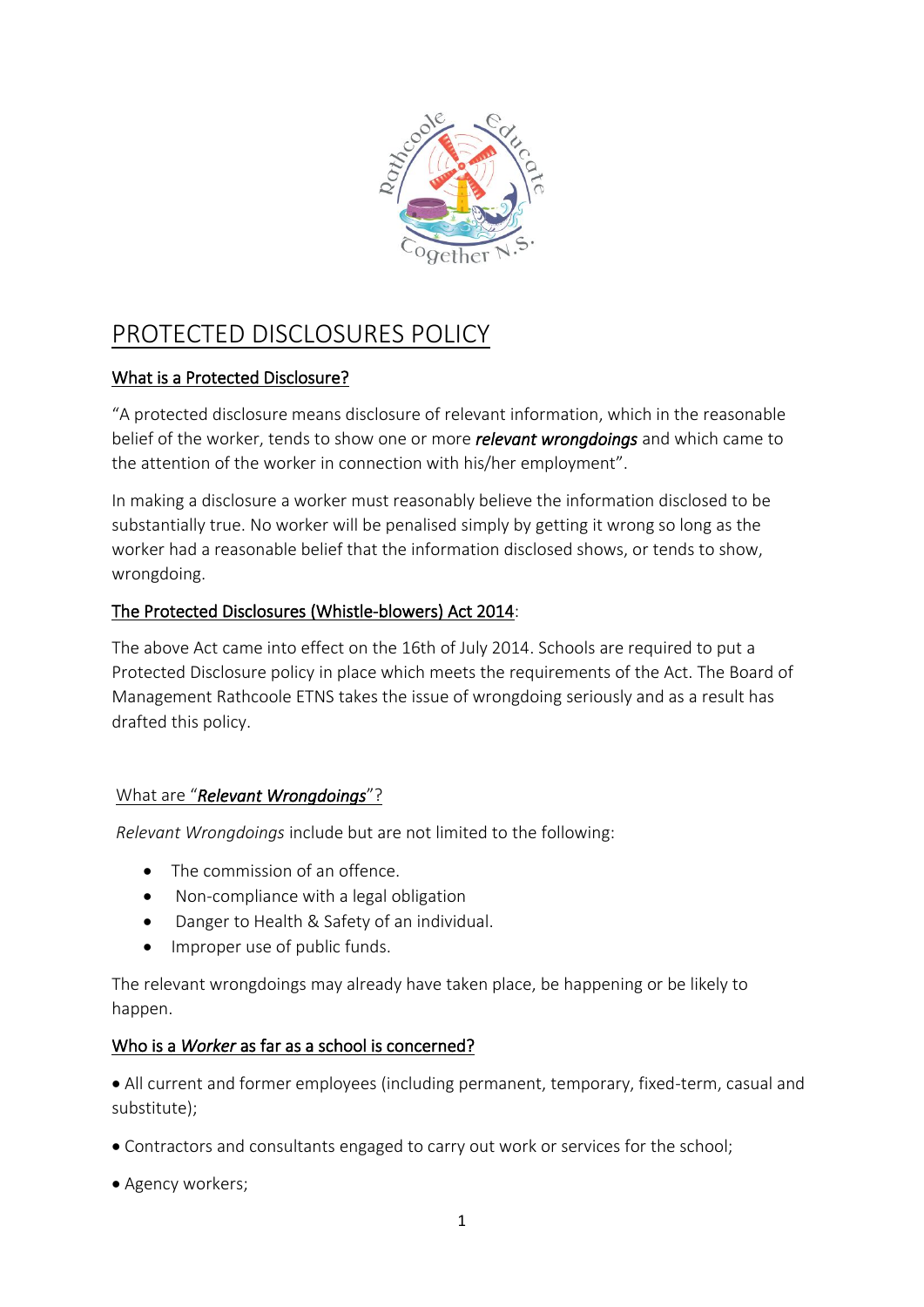• Individuals on work experience pursuant to a training course and trainees of/with the school.

## To whom do you make the Disclosure?

Most disclosures should be made, orally or in writing, to the school Principal or to the Chairperson of the Board of Management (BOM). Where this is inappropriate or impossible there is provided a list of "*Prescribed Persons*". In relation to schools the Prescribed Person is the Secretary General of the Department of Education and Skills (DES).

## What protections are available to whistle blowers (Disclosers)?

Among the protections are:

- Protection from dismissal.
- Up to 5 years' remuneration for unfair dismissal.
- Protection of identity (subject to certain exceptions)
- Protection from penalisation by the school Board of Management.

## What is best practice?

If you as a member of staff have a genuine or reasonable concern that there is wrongdoing in the school, you should report it to the Principal. If this is not appropriate or possible you should then report it to the Chairperson of the BOM. Workplace grievances should be reported in the normal manner and are not covered by this policy. It should be noted that while internal reporting is encouraged you have the option to raise concerns outside of the school's Board of Management and report to the Secretary General of the DES.

## Confidentiality:

Rathcoole ETNS is committed to protecting the identity of the worker making a protected disclosure and ensuring that protected disclosures are treated in confidence. However, there are circumstances, as outlined in the 2014 Act, where confidentiality cannot be maintained, for example, where the Discloser makes it clear that he/ she has no objection to his or her identity being disclosed and/or the identity of the Discloser is critical to an investigation of the matter raised. If it is decided that confidentiality cannot be maintained in the context of an investigation, the school will inform the Discloser in advance that his /her identity will be disclosed.

## Raising a Concern Anonymously

A concern may be raised anonymously. However, on a practical level, it may be difficult to investigate such a concern. The school would encourage staff members to put their names to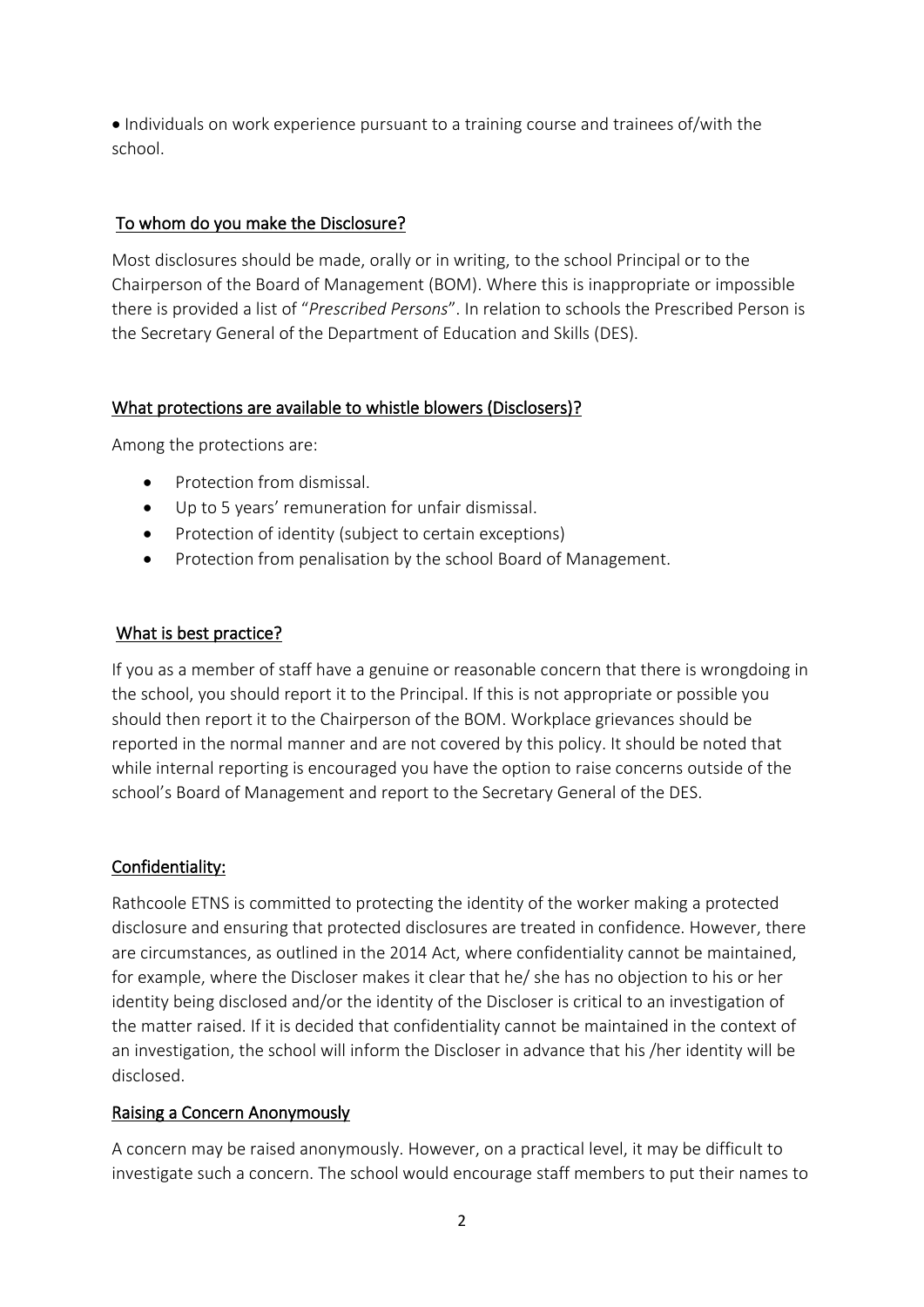allegations, with an assurance of confidentiality where possible, to facilitate appropriate follow-up. This will make it easier for the school to assess the disclosure and take appropriate action including an investigation if necessary.

## Procedure

## 1. Raising a Concern

## Who should you raise your concern with?

As a first step, appropriate concerns should be raised with the Principal or Deputy Principal. However, should a staff member not wish to use this route, for example given the seriousness and sensitivity of the issues involved, he/she should approach the Chairperson of the Board of Management.

## How to raise a concern

Concerns may be raised verbally or in writing. Should a staff member raise a concern verbally, a discussion will take place between him/her and the Principal/Deputy Principal/Chairperson of Board of Management, and the staff member may be advised to put the concern in writing, if it is decided between both parties that there is merit to the concern or disclosure. The written concern/disclosure should give the background and history of the concern, giving relevant details, insofar as is possible, such as dates, sequence of events and description of circumstances.

The earlier the concern is expressed, the easier it will be for the school to deal with the matter quickly.

Having received the written concern, representatives from the Board of Management will arrange a meeting to discuss the matter with the staff member on a strictly confidential basis. It will need to be clarified at this point if the concern is appropriate to this procedure or is a matter more appropriate to other procedures, for example the Grievance or Adult Bullying procedures. The staff member can choose whether or not he/she wants to be accompanied by a colleague or a trade union representative. In regard to confidentiality, it is important that there should be an awareness of respecting sensitive school information, which, while unrelated to the disclosure, may be disclosed in the course of a consultation or investigation process.

## Dealing with the disclosure

Having met with the staff member in regard to his/her concern and clarified that the matter is in fact appropriate to this procedure, the Board of Management or its representatives will carry out an initial assessment to examine what actions are needed to be taken to deal with the matter. This may involve simply clarifying certain matters, clearing up misunderstandings or resolving the matter by agreed action without the need for an investigation.

If, on foot of the initial assessment, it is concluded that there are grounds for concern that cannot be dealt with at this point, an investigation will be conducted which will be carried out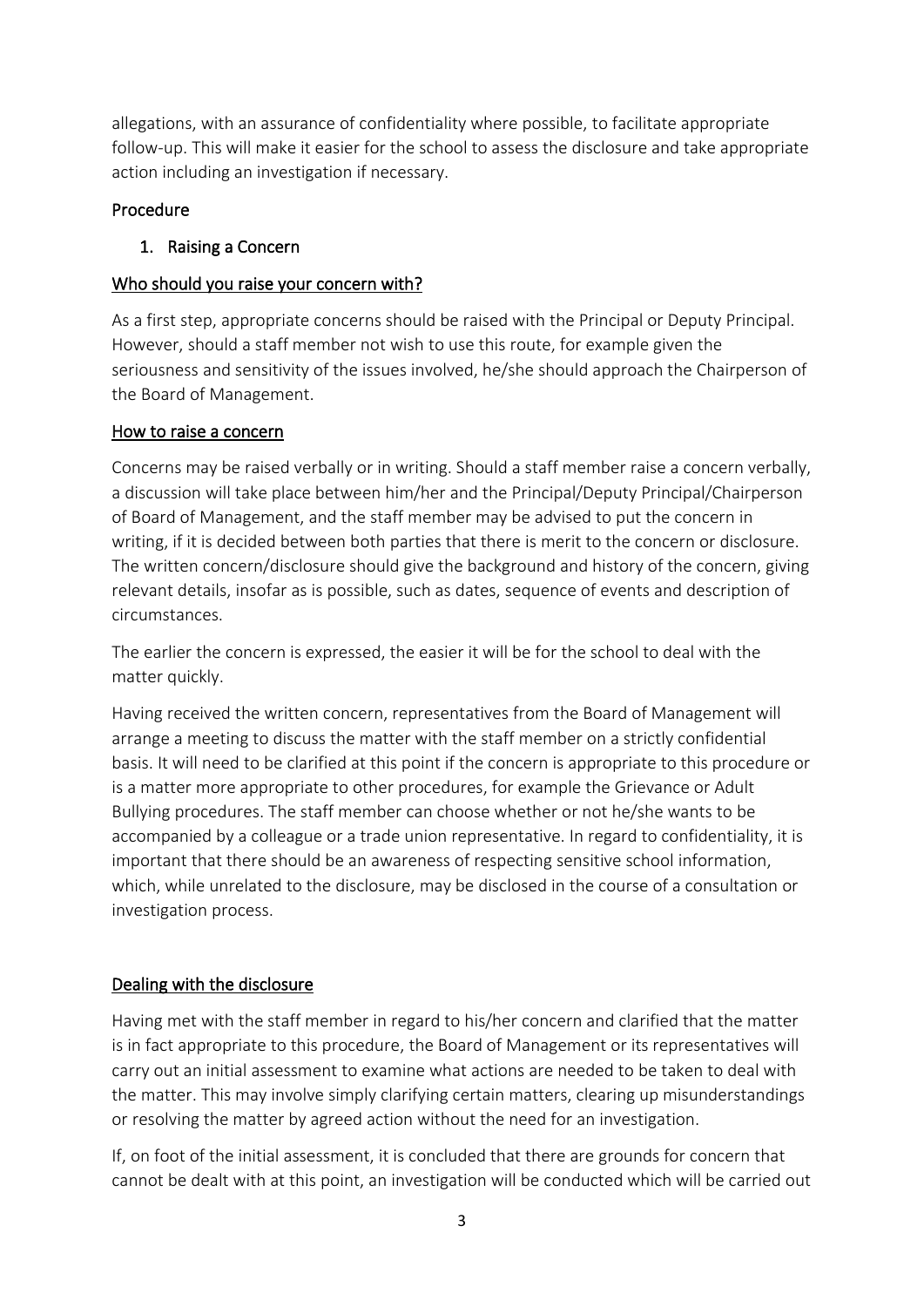fairly and objectively. The form and scope of the investigation will depend on the subject matter of the disclosure.

Disclosures may, in the light of the seriousness of the matters raised, be referred immediately to the appropriate authorities. Likewise, if urgent action is required (for example to remove a health and safety hazard), this action will be taken.

It is important that staff members feel assured that a disclosure made under this policy is taken seriously and that the staff member is kept informed of steps being taken in response to the disclosure. In this regard the school undertakes to communicate with the relevant staff member as follows:

- Acknowledge receipt of the disclosure and arrange to meet with the relevant staff member as outlined above.
- Inform the staff member of how it is proposed to investigate the matter and keep him/her informed of actions, where possible, including the outcome of any investigation, and, should it be the case, why no further investigation will take place. However, it is important to note that sometimes the need for confidentiality and legal considerations may prevent the school from giving the staff member specific details of an investigation.
- Inform the staff member of the likely time scales regarding each of the steps being taken, but in any event, commit to dealing with the matter as quickly as practicable.

It is possible that during an investigation the staff member may be asked to clarify certain matters. To maximise confidentiality, such a meeting can take place outside of the school and he/she can choose whether to be accompanied by a colleague or trade union representative.

Where a concern is raised or a disclosure is made in accordance with this policy, but the allegation is subsequently not upheld by an investigation, no action will be taken against the staff member making the disclosure and the staff member will be protected against any penalisation. It is important to note that if an unfounded allegation is found to have been with malicious intent, then disciplinary action may be taken.

#### How the matter can be taken further

The aim of this Policy is to provide an avenue within this school to deal with concerns or disclosures regarding wrongdoing. The Board of Management is confident that most issues can be dealt with at school level and strongly encourages staff members to report such concerns internally.

It is acknowledged that there may be circumstances where a staff member wants to make a disclosure externally and the legislation governing disclosures — The Protected Disclosures Act 2014 — provides for several avenues in this regard.